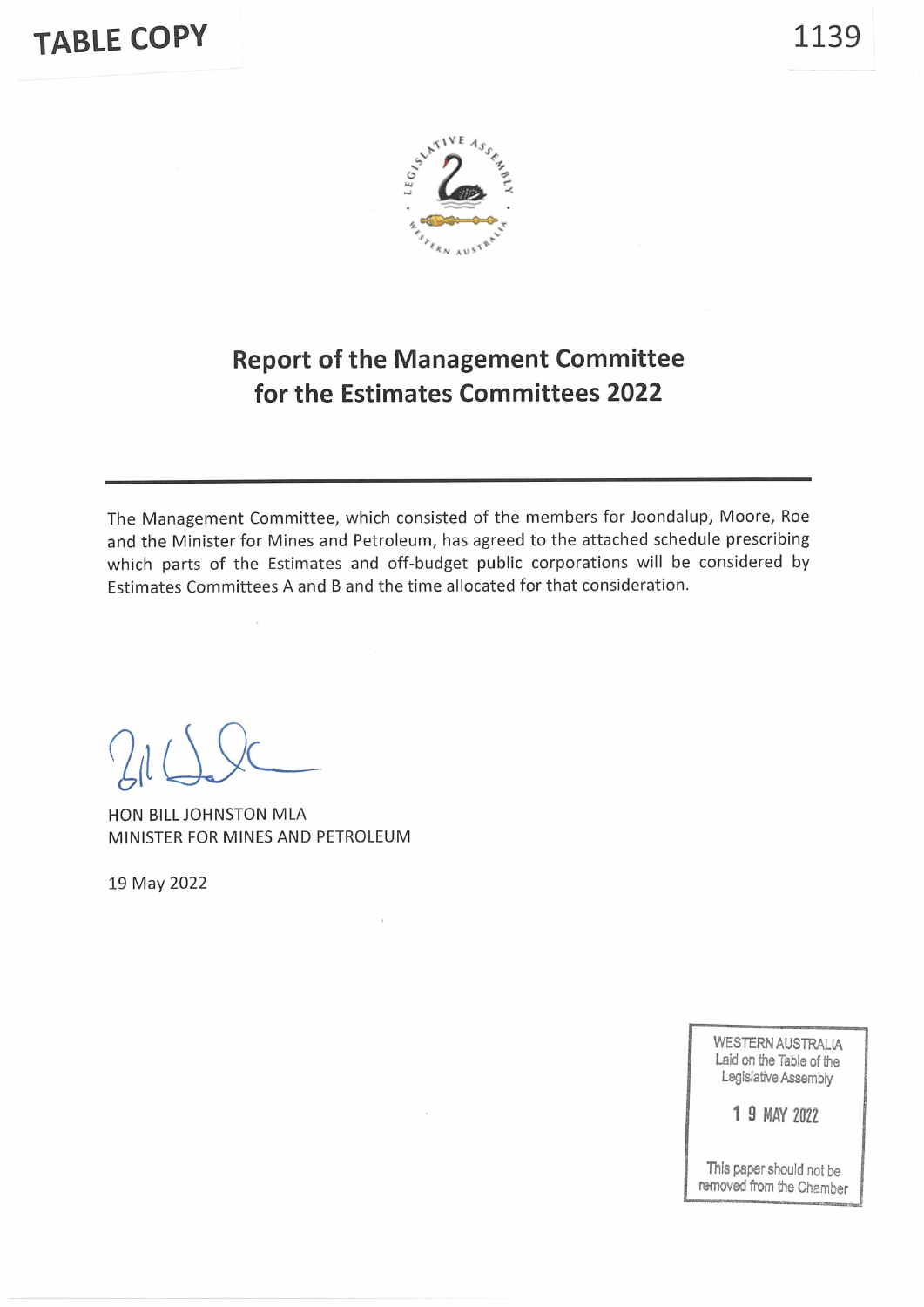| <b>2022 LEGISLATIVE ASSEMBLY BUDGET ESTIMATES COMMITTEE</b> |                                                                                                                                                                 |                                                    |                                                  |               |              |  |
|-------------------------------------------------------------|-----------------------------------------------------------------------------------------------------------------------------------------------------------------|----------------------------------------------------|--------------------------------------------------|---------------|--------------|--|
|                                                             |                                                                                                                                                                 | <b>COMMITTEE A: TUESDAY, 24 MAY 2022</b>           |                                                  |               |              |  |
| <b>TIME</b>                                                 | <b>ASSEMBLY CHAMBER</b>                                                                                                                                         | <b>MEMBERSHIP</b>                                  |                                                  | <b>CHAIR</b>  | <b>CLERK</b> |  |
| $9:00$ AM                                                   | <b>DIV 1 - Parliament</b><br>DIV 2 - Parliamentary Commissioner<br>for Administrative Investigations<br><b>SPEAKER</b>                                          | <b>CLARKE</b><br>D'ANNA<br><b>DALTON</b>           | <b>HONEY</b><br><b>LOVE</b><br><b>RUNDLE</b>     | <b>PRICE</b>  |              |  |
| 10:00 AM                                                    | <b>DIV 15 - Department of Primary</b><br><b>Industries and Regional Development</b><br>(Services 1 to 7: Regional                                               | <b>CLARKE</b><br>D'ANNA<br><b>DALTON</b>           | <b>DAVIES</b><br><b>HONEY</b><br><b>RUNDLE</b>   | <b>PRICE</b>  |              |  |
| 11:00 AM                                                    | Development)<br><b>PREMIER</b>                                                                                                                                  | <b>CLARKE</b><br>D'ANNA<br><b>DALTON</b>           | <b>DAVIES</b><br><b>HONEY</b><br><b>RUNDLE</b>   | <b>SCAIFE</b> |              |  |
| 12:00 PM                                                    |                                                                                                                                                                 |                                                    |                                                  |               |              |  |
| 1:00 PM                                                     | DIV 3 - Department of the Premier<br>and Cabinet (Services 1 to 3 & 6:<br><b>Premier; Federal-State Relations)</b>                                              | <b>MICHAEL</b><br><b>STRATTON</b><br><b>WINTON</b> | <b>DAVIES</b><br><b>RUNDLE</b><br><b>METTAM</b>  | <b>SCAIFE</b> |              |  |
| 2:00 PM                                                     | <b>DIV 4 - Public Sector Commission</b><br>DIV 5 - Governor's Establishment<br>DIV 7 - Salaries and Allowances<br><b>Tribunal</b><br>DIV 20 - Infrastructure WA | <b>MICHAEL</b><br><b>STRATTON</b><br><b>WINTON</b> | <b>DAVIES</b><br><b>LOVE</b><br><b>METTAM</b>    | <b>KENT</b>   |              |  |
| 3:00 PM                                                     | <b>Lotteries Commission</b><br><b>PREMIER</b>                                                                                                                   | <b>MICHAEL</b><br><b>STRATTON</b><br><b>WINTON</b> | <b>DAVIES</b><br><b>LOVE</b><br><b>HONEY</b>     | <b>KENT</b>   |              |  |
| 4:00 PM                                                     |                                                                                                                                                                 |                                                    |                                                  |               |              |  |
| 4:30 PM                                                     | DIV 14 - Department of Jobs,<br>Tourism, Science and Innovation<br>(Service 3: Defence Industry;<br><b>Veterans Issues)</b><br><b>PAPALIA</b>                   | <b>KRISHNAN</b><br><b>MICHAEL</b><br><b>TONKIN</b> | <b>CATANIA</b><br><b>METTAM</b><br><b>DAVIES</b> | <b>SCAIFE</b> |              |  |
| 5:00 PM                                                     | DIV 26 - Western Australia Police<br><b>Force (including Road Safety</b><br><b>Commission)</b>                                                                  | <b>KRISHNAN</b><br><b>MICHAEL</b><br><b>TONKIN</b> | <b>METTAM</b><br><b>CATANIA</b><br><b>DAVIES</b> | <b>SCAIFE</b> |              |  |
| 6:00 PM                                                     | <b>PAPALIA</b>                                                                                                                                                  | <b>KRISHNAN</b><br><b>MICHAEL</b><br><b>TONKIN</b> | <b>METTAM</b><br><b>LOVE</b><br><b>DAVIES</b>    | <b>SCAIFE</b> |              |  |
| 7:00 PM                                                     |                                                                                                                                                                 | <b>COMMITTEE A CONCLUDES AT 7:00 PM</b>            |                                                  |               |              |  |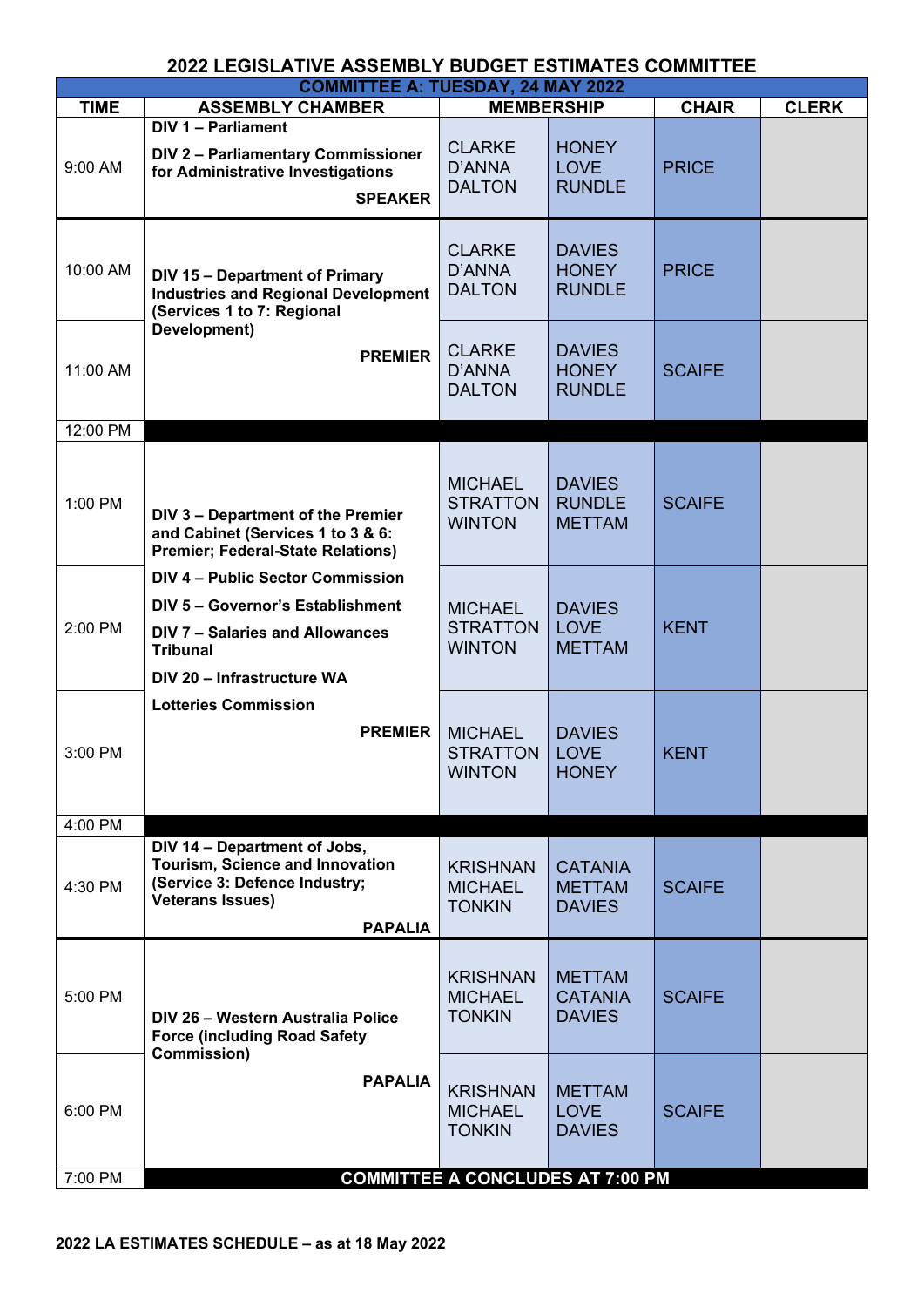| <b>TIME</b><br><b>COUNCIL CHAMBER</b><br><b>CHAIR</b><br><b>MEMBERSHIP</b><br><b>BEAZLEY</b><br><b>METTAM</b><br><b>KRISHNAN</b><br><b>DAVIES</b><br><b>MUNDAY</b><br>9:00 AM<br>DIV 21 - WA Health (Health; Medical<br>Research)<br><b>MILLMAN</b><br><b>CATANIA</b><br><b>BEAZLEY</b><br><b>METTAM</b><br>DIV 22 - Mental Health Commission<br><b>KRISHNAN</b><br><b>LOVE</b><br>10:00 AM<br><b>MUNDAY</b><br>DIV 23 - Health and Disability<br><b>CATANIA</b><br><b>MILLMAN</b><br><b>Services Complaints Office</b><br><b>BEAZLEY</b><br><b>METTAM</b><br><b>SANDERSON</b><br><b>KRISHNAN</b><br><b>LOVE</b><br>11:00 AM<br><b>KENT</b><br><b>MILLMAN</b><br><b>CATANIA</b><br>12:00 PM<br>DIV 15 - Department of Primary Industries<br>and Regional Development (Services 1 to<br><b>AUBREY</b><br><b>HONEY</b><br>7: Agriculture and Food)<br><b>DALTON</b><br><b>LOVE</b><br>1:00 PM<br><b>KENT</b><br>DIV 18 - Rural Business Development<br><b>TONKIN</b><br><b>CATANIA</b><br>Corporation<br><b>TEMPLEMAN</b><br>DIV 36 - Department of Local<br><b>Government, Sport and Cultural</b><br>Industries (Services 1; 3 & 5 to 15: Culture<br>and the Arts; Sport and Recreation)<br><b>AUBREY</b><br><b>RUNDLE</b><br>DIV 37 - Western Australian Sports<br><b>Centre Trust (VenuesWest)</b><br><b>DALTON</b><br><b>MUNDAY</b><br>2:00 PM<br><b>CATANIA</b><br>Western Australian Institute of Sport<br><b>TONKIN</b><br><b>HONEY</b><br>DIV 43 - Department of Planning, Lands<br>and Heritage (Service 3: Heritage)<br>DIV 46 - Heritage Council of Western<br><b>Australia</b><br>DIV 47 - National Trust of Australia (WA)<br>DIV 24 - Department of Education<br>(International Education)<br>DIV 25 - Department of Training and<br><b>AUBREY</b><br><b>RUNDLE</b><br><b>Workforce Development (International</b><br><b>DALTON</b><br>3:00 PM<br><b>CATANIA</b><br><b>MUNDAY</b><br>Education)<br><b>TONKIN</b><br><b>METTAM</b><br>DIV 14 - Department of Jobs, Tourism,<br><b>Science and Innovation (Service 1:</b><br><b>International Education)</b><br><b>TEMPLEMAN</b><br>4:00 PM<br>DIV 36 - Department of Local<br>Government, Sport and Cultural<br><b>BEAZLEY</b><br><b>HONEY</b><br>Industries (Service 2: Local Government)<br>4:30 PM<br><b>LOVE</b><br><b>HAMMAT</b><br><b>PRICE</b><br><b>LILBURNE</b><br><b>RUNDLE</b><br><b>Metropolitan Cemeteries Board</b><br>DIV 43 - Department of Planning, Lands<br>and Heritage (Service 2: Lands)<br><b>RUNDLE</b><br><b>BEAZLEY</b><br>DIV 45 - Western Australian Land<br><b>HAMMAT</b><br><b>HONEY</b><br><b>PRICE</b><br>5:00 PM<br><b>Information Authority (Landgate)</b><br><b>LILBURNE</b><br><b>LOVE</b><br><b>Development WA</b><br>DIV 35 - Department of Communities<br><b>BEAZLEY</b><br><b>HONEY</b><br>(Services 7 to 9: Housing; Homelessness)<br>6:00 PM<br><b>HAMMAT</b><br><b>CATANIA</b><br><b>PRICE</b><br><b>Keystart Housing Scheme Trust</b><br><b>LILBURNE</b><br><b>RUNDLE</b> | <b>COMMITTEE B: TUESDAY, 24 MAY 2022</b> |  |  |  |  |              |  |
|----------------------------------------------------------------------------------------------------------------------------------------------------------------------------------------------------------------------------------------------------------------------------------------------------------------------------------------------------------------------------------------------------------------------------------------------------------------------------------------------------------------------------------------------------------------------------------------------------------------------------------------------------------------------------------------------------------------------------------------------------------------------------------------------------------------------------------------------------------------------------------------------------------------------------------------------------------------------------------------------------------------------------------------------------------------------------------------------------------------------------------------------------------------------------------------------------------------------------------------------------------------------------------------------------------------------------------------------------------------------------------------------------------------------------------------------------------------------------------------------------------------------------------------------------------------------------------------------------------------------------------------------------------------------------------------------------------------------------------------------------------------------------------------------------------------------------------------------------------------------------------------------------------------------------------------------------------------------------------------------------------------------------------------------------------------------------------------------------------------------------------------------------------------------------------------------------------------------------------------------------------------------------------------------------------------------------------------------------------------------------------------------------------------------------------------------------------------------------------------------------------------------------------------------------------------------------------------------------------------------------------------------------------------------------------------------------------------------------------------------------------------------------------------------------------------------------------------------------------------------------------------------------------------------------------------------------------------------------------|------------------------------------------|--|--|--|--|--------------|--|
|                                                                                                                                                                                                                                                                                                                                                                                                                                                                                                                                                                                                                                                                                                                                                                                                                                                                                                                                                                                                                                                                                                                                                                                                                                                                                                                                                                                                                                                                                                                                                                                                                                                                                                                                                                                                                                                                                                                                                                                                                                                                                                                                                                                                                                                                                                                                                                                                                                                                                                                                                                                                                                                                                                                                                                                                                                                                                                                                                                                  |                                          |  |  |  |  | <b>CLERK</b> |  |
|                                                                                                                                                                                                                                                                                                                                                                                                                                                                                                                                                                                                                                                                                                                                                                                                                                                                                                                                                                                                                                                                                                                                                                                                                                                                                                                                                                                                                                                                                                                                                                                                                                                                                                                                                                                                                                                                                                                                                                                                                                                                                                                                                                                                                                                                                                                                                                                                                                                                                                                                                                                                                                                                                                                                                                                                                                                                                                                                                                                  |                                          |  |  |  |  |              |  |
|                                                                                                                                                                                                                                                                                                                                                                                                                                                                                                                                                                                                                                                                                                                                                                                                                                                                                                                                                                                                                                                                                                                                                                                                                                                                                                                                                                                                                                                                                                                                                                                                                                                                                                                                                                                                                                                                                                                                                                                                                                                                                                                                                                                                                                                                                                                                                                                                                                                                                                                                                                                                                                                                                                                                                                                                                                                                                                                                                                                  |                                          |  |  |  |  |              |  |
|                                                                                                                                                                                                                                                                                                                                                                                                                                                                                                                                                                                                                                                                                                                                                                                                                                                                                                                                                                                                                                                                                                                                                                                                                                                                                                                                                                                                                                                                                                                                                                                                                                                                                                                                                                                                                                                                                                                                                                                                                                                                                                                                                                                                                                                                                                                                                                                                                                                                                                                                                                                                                                                                                                                                                                                                                                                                                                                                                                                  |                                          |  |  |  |  |              |  |
|                                                                                                                                                                                                                                                                                                                                                                                                                                                                                                                                                                                                                                                                                                                                                                                                                                                                                                                                                                                                                                                                                                                                                                                                                                                                                                                                                                                                                                                                                                                                                                                                                                                                                                                                                                                                                                                                                                                                                                                                                                                                                                                                                                                                                                                                                                                                                                                                                                                                                                                                                                                                                                                                                                                                                                                                                                                                                                                                                                                  |                                          |  |  |  |  |              |  |
|                                                                                                                                                                                                                                                                                                                                                                                                                                                                                                                                                                                                                                                                                                                                                                                                                                                                                                                                                                                                                                                                                                                                                                                                                                                                                                                                                                                                                                                                                                                                                                                                                                                                                                                                                                                                                                                                                                                                                                                                                                                                                                                                                                                                                                                                                                                                                                                                                                                                                                                                                                                                                                                                                                                                                                                                                                                                                                                                                                                  |                                          |  |  |  |  |              |  |
|                                                                                                                                                                                                                                                                                                                                                                                                                                                                                                                                                                                                                                                                                                                                                                                                                                                                                                                                                                                                                                                                                                                                                                                                                                                                                                                                                                                                                                                                                                                                                                                                                                                                                                                                                                                                                                                                                                                                                                                                                                                                                                                                                                                                                                                                                                                                                                                                                                                                                                                                                                                                                                                                                                                                                                                                                                                                                                                                                                                  |                                          |  |  |  |  |              |  |
|                                                                                                                                                                                                                                                                                                                                                                                                                                                                                                                                                                                                                                                                                                                                                                                                                                                                                                                                                                                                                                                                                                                                                                                                                                                                                                                                                                                                                                                                                                                                                                                                                                                                                                                                                                                                                                                                                                                                                                                                                                                                                                                                                                                                                                                                                                                                                                                                                                                                                                                                                                                                                                                                                                                                                                                                                                                                                                                                                                                  |                                          |  |  |  |  |              |  |
|                                                                                                                                                                                                                                                                                                                                                                                                                                                                                                                                                                                                                                                                                                                                                                                                                                                                                                                                                                                                                                                                                                                                                                                                                                                                                                                                                                                                                                                                                                                                                                                                                                                                                                                                                                                                                                                                                                                                                                                                                                                                                                                                                                                                                                                                                                                                                                                                                                                                                                                                                                                                                                                                                                                                                                                                                                                                                                                                                                                  |                                          |  |  |  |  |              |  |
|                                                                                                                                                                                                                                                                                                                                                                                                                                                                                                                                                                                                                                                                                                                                                                                                                                                                                                                                                                                                                                                                                                                                                                                                                                                                                                                                                                                                                                                                                                                                                                                                                                                                                                                                                                                                                                                                                                                                                                                                                                                                                                                                                                                                                                                                                                                                                                                                                                                                                                                                                                                                                                                                                                                                                                                                                                                                                                                                                                                  |                                          |  |  |  |  |              |  |
|                                                                                                                                                                                                                                                                                                                                                                                                                                                                                                                                                                                                                                                                                                                                                                                                                                                                                                                                                                                                                                                                                                                                                                                                                                                                                                                                                                                                                                                                                                                                                                                                                                                                                                                                                                                                                                                                                                                                                                                                                                                                                                                                                                                                                                                                                                                                                                                                                                                                                                                                                                                                                                                                                                                                                                                                                                                                                                                                                                                  |                                          |  |  |  |  |              |  |
| <b>CAREY</b><br><b>COMMITTEE B CONCLUDES AT 7:00 PM</b><br>7:00 PM                                                                                                                                                                                                                                                                                                                                                                                                                                                                                                                                                                                                                                                                                                                                                                                                                                                                                                                                                                                                                                                                                                                                                                                                                                                                                                                                                                                                                                                                                                                                                                                                                                                                                                                                                                                                                                                                                                                                                                                                                                                                                                                                                                                                                                                                                                                                                                                                                                                                                                                                                                                                                                                                                                                                                                                                                                                                                                               |                                          |  |  |  |  |              |  |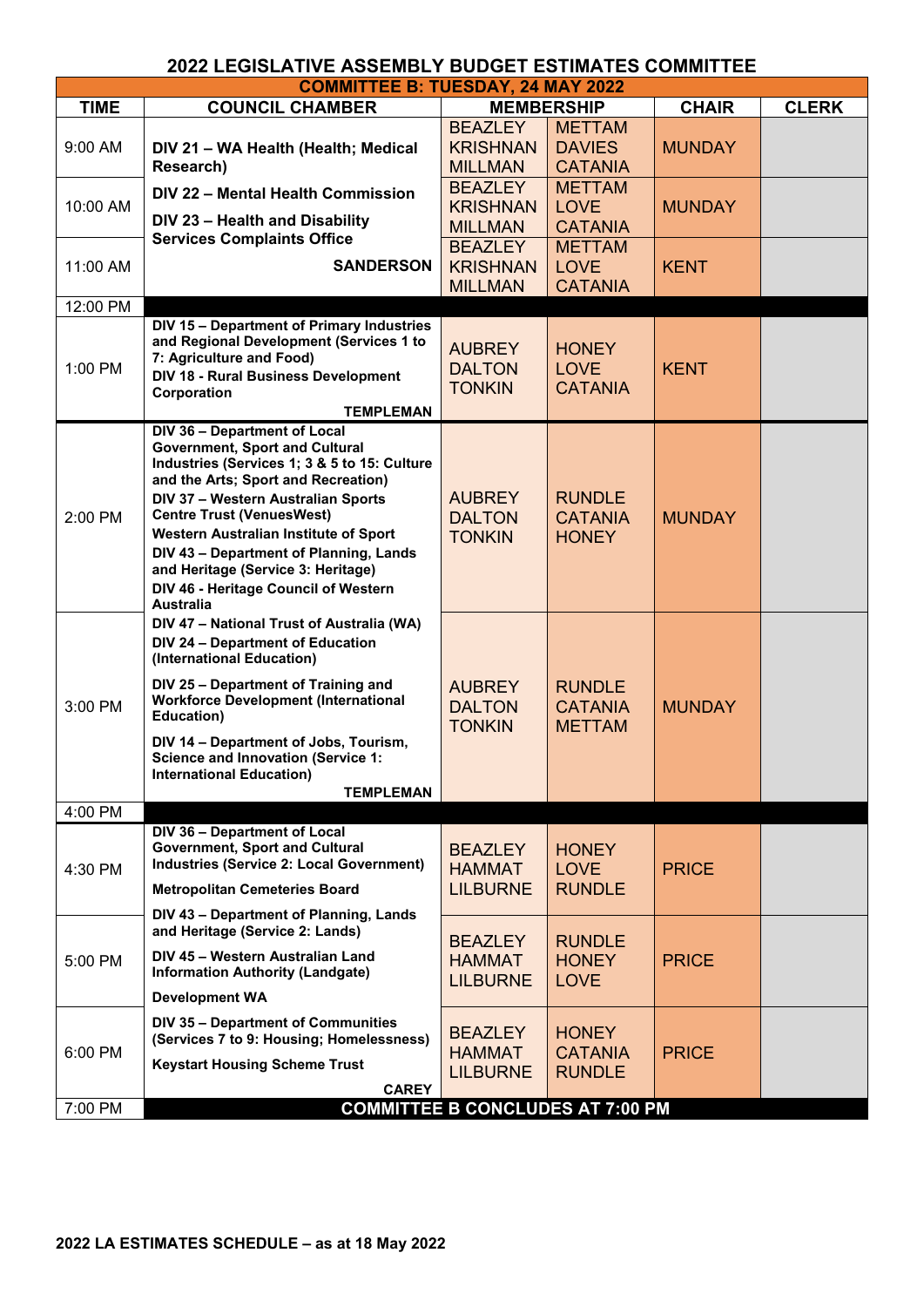| <b>COMMITTEE A: WEDNESDAY, 25 MAY 2022</b> |                                                                                                                                           |                                                        |                                              |                 |              |  |
|--------------------------------------------|-------------------------------------------------------------------------------------------------------------------------------------------|--------------------------------------------------------|----------------------------------------------|-----------------|--------------|--|
| <b>TIME</b>                                | <b>ASSEMBLY CHAMBER</b>                                                                                                                   | <b>MEMBERSHIP</b>                                      |                                              | <b>CHAIR</b>    | <b>CLERK</b> |  |
| 9:00 AM                                    | DIV 11 - Treasury<br><b>Western Australian Treasury</b><br>Corporation<br>DIV 12 - Office of the Auditor<br><b>General</b>                | <b>MUBARAKAI</b><br><b>STOJKOVSKI</b><br><b>WINTON</b> | <b>DAVIES</b><br><b>HONEY</b><br><b>LOVE</b> | <b>PRICE</b>    |              |  |
| 10:00 AM                                   | <b>Insurance Commission of Western</b><br><b>Australia</b><br><b>DIV 19 - Economic Regulation</b><br><b>Authority</b><br><b>TREASURER</b> | <b>MUBARAKAI</b><br><b>STOJKOVSKI</b><br><b>WINTON</b> | <b>DAVIES</b><br><b>HONEY</b><br><b>LOVE</b> | <b>PRICE</b>    |              |  |
|                                            | <b>Fremantle Port Authority</b>                                                                                                           |                                                        |                                              |                 |              |  |
|                                            |                                                                                                                                           |                                                        |                                              |                 |              |  |
| 11:00 AM                                   | <b>Kimberley Ports Authority</b><br><b>Mid West Ports Authority</b>                                                                       | <b>MUBARAKAI</b><br><b>STOJKOVSKI</b>                  | <b>LOVE</b><br><b>HONEY</b>                  | <b>MUNDAY</b>   |              |  |
|                                            | <b>Pilbara Ports Authority</b>                                                                                                            | <b>WINTON</b>                                          | <b>CATANIA</b>                               |                 |              |  |
|                                            | <b>Southern Ports Authority</b>                                                                                                           |                                                        |                                              |                 |              |  |
|                                            |                                                                                                                                           |                                                        |                                              |                 |              |  |
| 12:00 PM                                   | <b>SAFFIOTI</b>                                                                                                                           |                                                        |                                              |                 |              |  |
|                                            | DIV 38 - Department of Transport                                                                                                          |                                                        |                                              |                 |              |  |
| 1:00 PM                                    | DIV 39 - Commissioner of Main<br><b>Roads</b>                                                                                             | <b>G BAKER</b><br><b>KELSBIE</b><br><b>STOJKOVSKI</b>  | <b>LOVE</b><br><b>HONEY</b><br><b>RUNDLE</b> | <b>MUNDAY</b>   |              |  |
|                                            | DIV 40 - Public Transport Authority<br>of Western Australia                                                                               |                                                        |                                              |                 |              |  |
| 2:00 PM                                    | <b>METRONET Projects Under</b><br><b>Development</b>                                                                                      | <b>G BAKER</b><br><b>KELSBIE</b>                       | <b>LOVE</b><br><b>HONEY</b>                  | <b>KENT</b>     |              |  |
|                                            | DIV 43 - Department of Planning,<br><b>Lands and Heritage (Service 1:</b><br>Planning)                                                    | <b>STOJKOVSKI</b>                                      | <b>RUNDLE</b>                                |                 |              |  |
| 3:00 PM                                    | DIV 44 - Western Australian<br><b>Planning Commission</b>                                                                                 | <b>G BAKER</b><br><b>KELSBIE</b><br><b>STOJKOVSKI</b>  | <b>LOVE</b><br><b>HONEY</b><br><b>RUNDLE</b> | <b>KENT</b>     |              |  |
|                                            | <b>SAFFIOTI</b>                                                                                                                           |                                                        |                                              |                 |              |  |
| 4:00 PM                                    |                                                                                                                                           |                                                        |                                              |                 |              |  |
| 4:30 PM                                    | DIV 35 - Department of<br><b>Communities (Services 1 to 6:</b><br>Youth)<br>DIV 41 - Department of Water and                              | <b>FOLKARD</b><br><b>KELSBIE</b><br>O'MALLEY           | <b>HONEY</b><br><b>DAVIES</b><br><b>LOVE</b> | <b>STEPHENS</b> |              |  |
|                                            | <b>Environmental Regulation (Services</b><br>1 to 3 & 5: Water)                                                                           |                                                        |                                              |                 |              |  |
| 5:00 PM                                    | <b>Water Corporation</b>                                                                                                                  | <b>FOLKARD</b>                                         | <b>HONEY</b>                                 |                 |              |  |
|                                            | <b>Bunbury Water Corporation</b>                                                                                                          | <b>KELSBIE</b>                                         | <b>DAVIES</b>                                | <b>STEPHENS</b> |              |  |
|                                            | <b>Busselton Water Corporation</b>                                                                                                        | O'MALLEY                                               | <b>LOVE</b>                                  |                 |              |  |
|                                            | <b>KELLY</b>                                                                                                                              |                                                        |                                              |                 |              |  |
| 6:00 PM                                    | DIV 14 - Department of Jobs,<br>Tourism, Science and Innovation<br>(Service 3: Forestry)<br><b>Forest Products Commission</b>             | <b>FOLKARD</b><br><b>KELSBIE</b>                       | <b>CATANIA</b><br><b>DAVIES</b>              | <b>STEPHENS</b> |              |  |
|                                            |                                                                                                                                           | O'MALLEY                                               | <b>HONEY</b>                                 |                 |              |  |
| 7:00 PM                                    | <b>KELLY</b>                                                                                                                              | <b>COMMITTEE A CONCLUDES AT 7:00 PM</b>                |                                              |                 |              |  |
|                                            |                                                                                                                                           |                                                        |                                              |                 |              |  |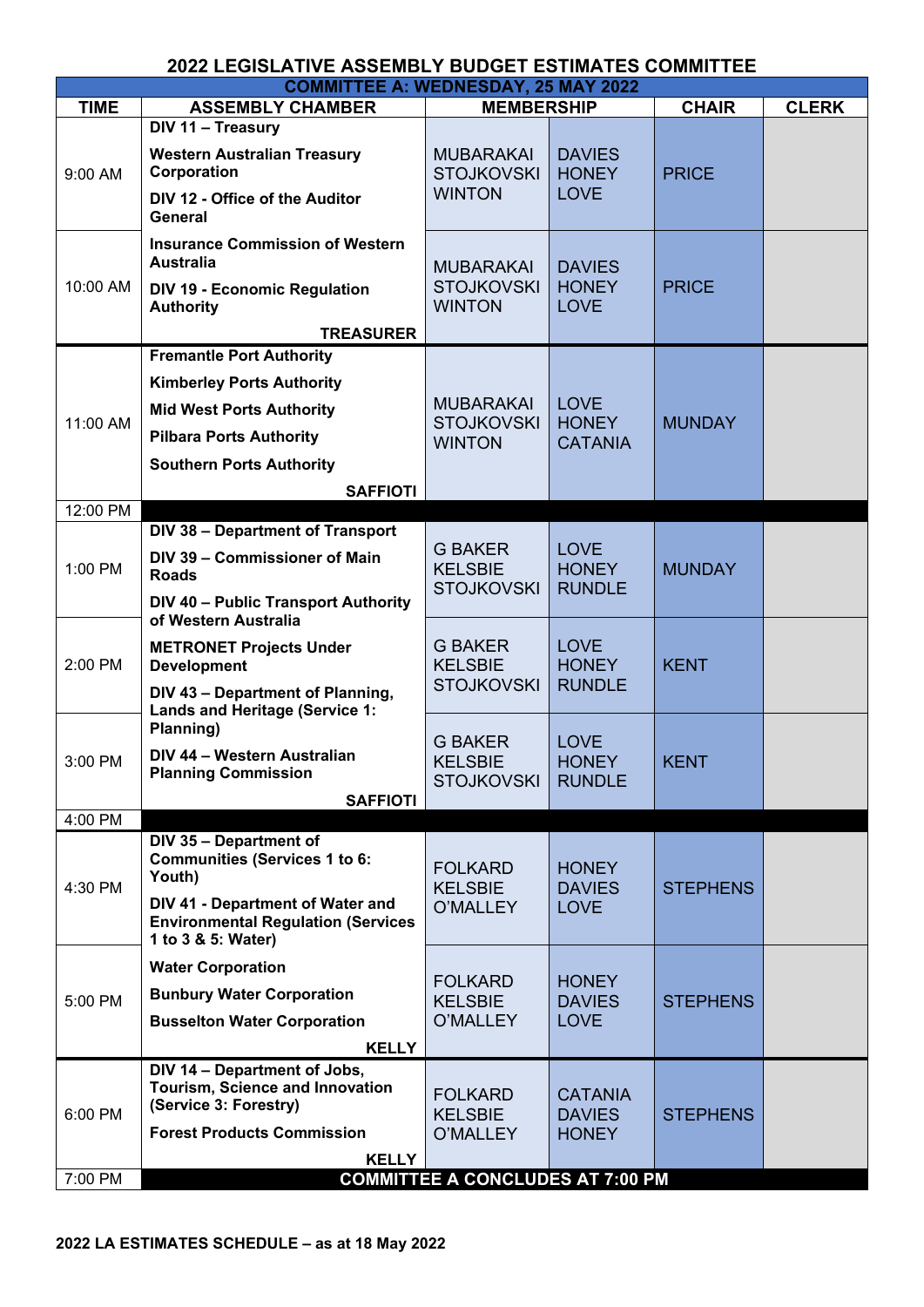| <b>COMMITTEE B: WEDNESDAY, 25 MAY 2022</b> |                                                                                                                                                                                                                                                        |                                                   |                                                  |                 |              |  |
|--------------------------------------------|--------------------------------------------------------------------------------------------------------------------------------------------------------------------------------------------------------------------------------------------------------|---------------------------------------------------|--------------------------------------------------|-----------------|--------------|--|
| <b>TIME</b>                                | <b>COUNCIL CHAMBER</b>                                                                                                                                                                                                                                 | <b>MEMBERSHIP</b>                                 |                                                  | <b>CHAIR</b>    | <b>CLERK</b> |  |
| 9:00 AM                                    | DIV 24 - Department of Education                                                                                                                                                                                                                       | <b>G BAKER</b><br><b>BEAZLEY</b><br>D'ANNA        | <b>RUNDLE</b><br><b>METTAM</b><br><b>CATANIA</b> | <b>STEPHENS</b> |              |  |
| 10:00 AM                                   | DIV 25 - Department of Training and<br><b>Workforce Development</b><br><b>Building and Construction Industry</b><br><b>Training Board</b>                                                                                                              | <b>G BAKER</b><br><b>BEAZLEY</b><br>D'ANNA        | <b>RUNDLE</b><br><b>METTAM</b><br><b>CATANIA</b> | <b>STEPHENS</b> |              |  |
| 11:00 AM                                   | <b>HEALY</b>                                                                                                                                                                                                                                           | <b>G BAKER</b><br><b>BEAZLEY</b><br>D'ANNA        | <b>RUNDLE</b><br><b>METTAM</b><br><b>DAVIES</b>  | <b>KENT</b>     |              |  |
| 12:00 PM<br>1:00 PM                        |                                                                                                                                                                                                                                                        | <b>HAMMAT</b><br>O'MALLEY<br><b>STRATTON</b>      | <b>METTAM</b><br><b>DAVIES</b><br><b>CATANIA</b> | <b>KENT</b>     |              |  |
| 2:00 PM                                    | DIV 35 - Department of<br><b>Communities (Services 1 to 6: Child</b><br><b>Protection; Women's Interests;</b><br><b>Prevention of Family and Domestic</b><br><b>Violence; Community Services)</b><br><b>McGURK</b>                                     | <b>HAMMAT</b><br>O'MALLEY<br><b>STRATTON</b>      | <b>METTAM</b><br><b>DAVIES</b><br><b>CATANIA</b> | <b>MUNDAY</b>   |              |  |
| 3:00 PM                                    |                                                                                                                                                                                                                                                        | <b>HAMMAT</b><br>O'MALLEY<br><b>STRATTON</b>      | <b>METTAM</b><br><b>DAVIES</b><br><b>CATANIA</b> | <b>MUNDAY</b>   |              |  |
| 4:00 PM                                    |                                                                                                                                                                                                                                                        |                                                   |                                                  |                 |              |  |
| 4:30 PM                                    | DIV 3 - Department of the Premier<br>and Cabinet (Service 4: Aboriginal<br>Affairs)<br>DIV 43 - Department of Planning,<br><b>Lands and Heritage (Service 4:</b>                                                                                       | <b>HAMMAT</b><br><b>JONES</b><br><b>MUBARAKAI</b> | <b>CATANIA</b><br><b>METTAM</b><br><b>RUNDLE</b> | <b>QUIRK</b>    |              |  |
| 5:00 PM                                    | <b>Aboriginal Affairs)</b><br><b>DIV 13 - Department of Finance</b><br>DIV 36 - Department of Local<br><b>Government, Sport and Cultural</b><br>Industries (Service 4: Racing and<br><b>Gaming; Citizenship and</b><br><b>Multicultural Interests)</b> | <b>HAMMAT</b><br><b>JONES</b><br><b>MUBARAKAI</b> | <b>RUNDLE</b><br><b>CATANIA</b><br><b>METTAM</b> | <b>QUIRK</b>    |              |  |
| 6:00 PM                                    | <b>Racing and Wagering Western</b><br><b>Australia</b><br><b>Burswood Park Board</b><br><b>BUTI</b>                                                                                                                                                    | <b>HAMMAT</b><br><b>JONES</b><br><b>MUBARAKAI</b> | <b>RUNDLE</b><br><b>LOVE</b><br><b>METTAM</b>    | <b>QUIRK</b>    |              |  |
| 7:00 PM                                    |                                                                                                                                                                                                                                                        | <b>COMMITTEE B CONCLUDES AT 7:00 PM</b>           |                                                  |                 |              |  |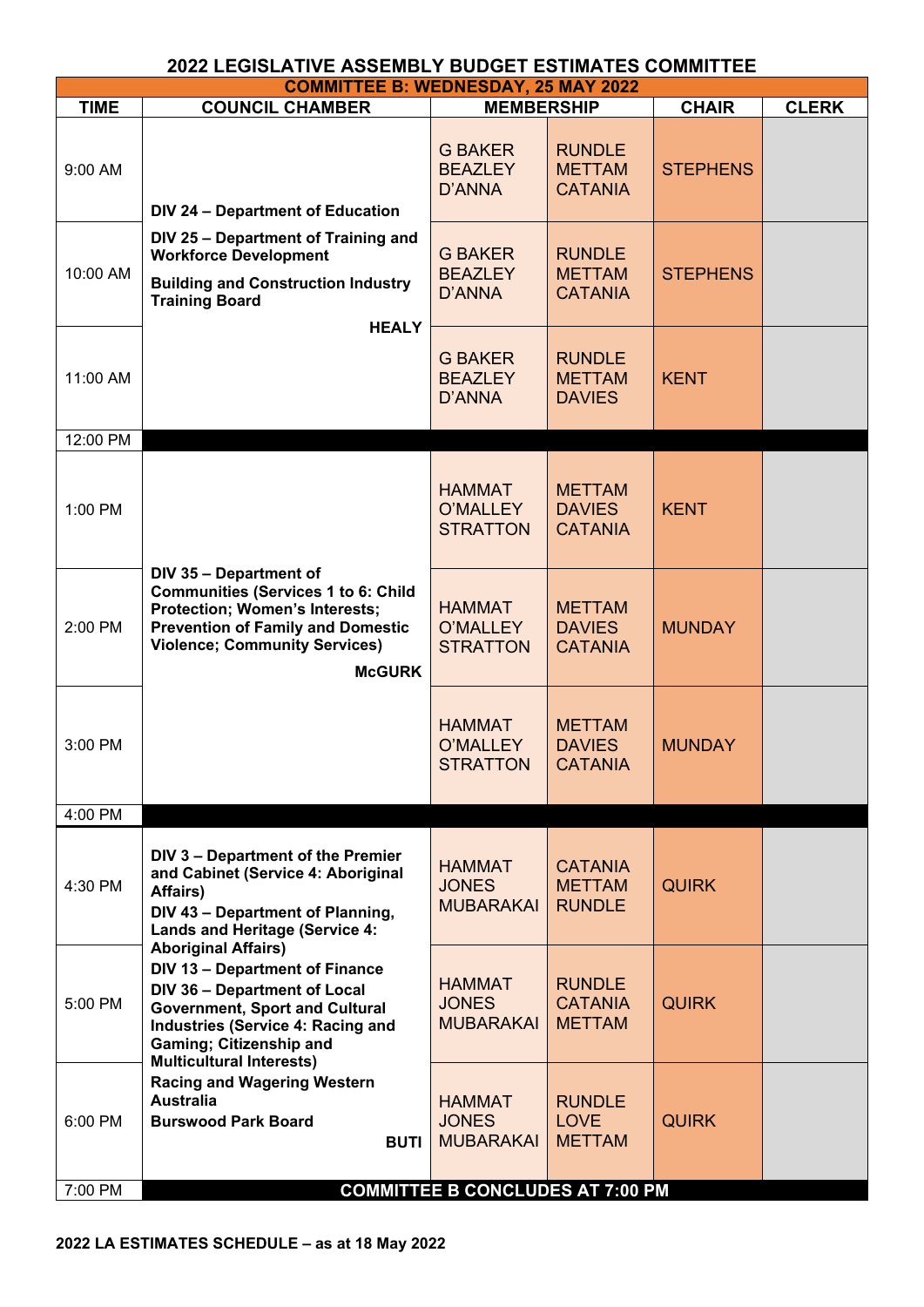| <b>COMMITTEE A: THURSDAY, 26 MAY 2022</b> |                                                                                                                                                                                  |                                                   |                                                  |                 |              |  |
|-------------------------------------------|----------------------------------------------------------------------------------------------------------------------------------------------------------------------------------|---------------------------------------------------|--------------------------------------------------|-----------------|--------------|--|
| <b>TIME</b>                               | <b>ASSEMBLY CHAMBER</b>                                                                                                                                                          |                                                   | <b>MEMBERSHIP</b>                                | <b>CHAIR</b>    | <b>CLERK</b> |  |
| 9:00 AM                                   | DIV 14 - Department of Jobs,<br>Tourism, Science and Innovation<br>(Services 1 to 7: State Development,<br><b>Jobs and Trade; Tourism; Science;</b><br><b>Hydrogen Industry)</b> | <b>HANNS</b><br><b>HUGHES</b><br><b>TINLEY</b>    | <b>HONEY</b><br><b>CATANIA</b><br><b>RUNDLE</b>  | <b>STEPHENS</b> |              |  |
| 10:00 AM                                  | DIV 42 - Department of Biodiversity,<br><b>Conservation and Attractions</b><br>(Service 2: Tourism)<br>DIV 32 - Chemistry Centre (WA)                                            | <b>HANNS</b><br><b>HUGHES</b><br><b>TINLEY</b>    | <b>CATANIA</b><br><b>METTAM</b><br><b>RUNDLE</b> | <b>STEPHENS</b> |              |  |
| 11:00 AM                                  | DIV 16 - Department of Mines,<br><b>Industry Regulation and Safety</b><br>(Services 1 to 4: Commerce)<br><b>COOK</b>                                                             | <b>HANNS</b><br><b>HUGHES</b><br><b>TINLEY</b>    | <b>CATANIA</b><br><b>METTAM</b><br><b>RUNDLE</b> | <b>MUNDAY</b>   |              |  |
| 12:00 PM                                  |                                                                                                                                                                                  |                                                   |                                                  |                 |              |  |
| 1:00 PM                                   | <b>Synergy</b><br><b>JOHNSTON</b>                                                                                                                                                | <b>AUBREY</b><br><b>HANNS</b><br><b>SHAW</b>      | <b>LOVE</b><br><b>HONEY</b><br><b>DAVIES</b>     | <b>MUNDAY</b>   |              |  |
| 1:30 PM                                   | <b>Western Power</b><br><b>JOHNSTON</b>                                                                                                                                          | <b>AUBREY</b><br><b>HANNS</b><br><b>SHAW</b>      | <b>LOVE</b><br><b>HONEY</b><br><b>DAVIES</b>     | <b>MUNDAY</b>   |              |  |
| 2:00 PM                                   | <b>Horizon Power</b><br><b>JOHNSTON</b>                                                                                                                                          | <b>AUBREY</b><br><b>HANNS</b><br><b>SHAW</b>      | <b>LOVE</b><br><b>HONEY</b><br><b>DAVIES</b>     | <b>STEPHENS</b> |              |  |
| 2:30 PM                                   | <b>Gold Corporation</b><br><b>JOHNSTON</b>                                                                                                                                       | <b>AUBREY</b><br><b>HANNS</b><br><b>SHAW</b>      | <b>LOVE</b><br><b>DAVIES</b><br><b>HONEY</b>     | <b>STEPHENS</b> |              |  |
| 3:00 PM                                   | DIV 16 - Department of Mines,<br><b>Industry Regulation and Safety</b><br>(Services 1 to 4: Mines and<br>Petroleum; Energy)<br><b>JOHNSTON</b>                                   | <b>AUBREY</b><br><b>HANNS</b><br><b>SHAW</b>      | <b>LOVE</b><br><b>HONEY</b><br><b>DAVIES</b>     | <b>STEPHENS</b> |              |  |
| 4:00 PM                                   |                                                                                                                                                                                  |                                                   |                                                  |                 |              |  |
| 4:30 PM                                   | DIV 16 - Department of Mines,<br><b>Industry Regulation and Safety</b><br>(Services 1 to 4: Industrial Relations)                                                                | <b>G BAKER</b><br><b>KRISHNAN</b><br><b>JONES</b> | <b>HONEY</b><br><b>CATANIA</b><br><b>DAVIES</b>  | <b>PRICE</b>    |              |  |
| 5:00 PM                                   | DIV 10 - Registrar, Western<br><b>Australian Industrial Relations</b><br><b>Commission</b><br><b>DIV 27 - Department of Justice</b><br>(Services 9 to 10: Corrective             | <b>G BAKER</b><br><b>KRISHNAN</b><br><b>JONES</b> | <b>HONEY</b><br><b>CATANIA</b><br><b>DAVIES</b>  | <b>PRICE</b>    |              |  |
| 6:00 PM                                   | Services)<br>DIV 33 - Office of the Inspector of<br><b>Custodial Services</b><br><b>JOHNSTON</b>                                                                                 | <b>G BAKER</b><br><b>KRISHNAN</b><br><b>JONES</b> | <b>HONEY</b><br><b>CATANIA</b><br><b>DAVIES</b>  | <b>PRICE</b>    |              |  |
| 7:00 PM                                   |                                                                                                                                                                                  | <b>COMMITTEE A CONCLUDES AT 7:00 PM</b>           |                                                  |                 |              |  |